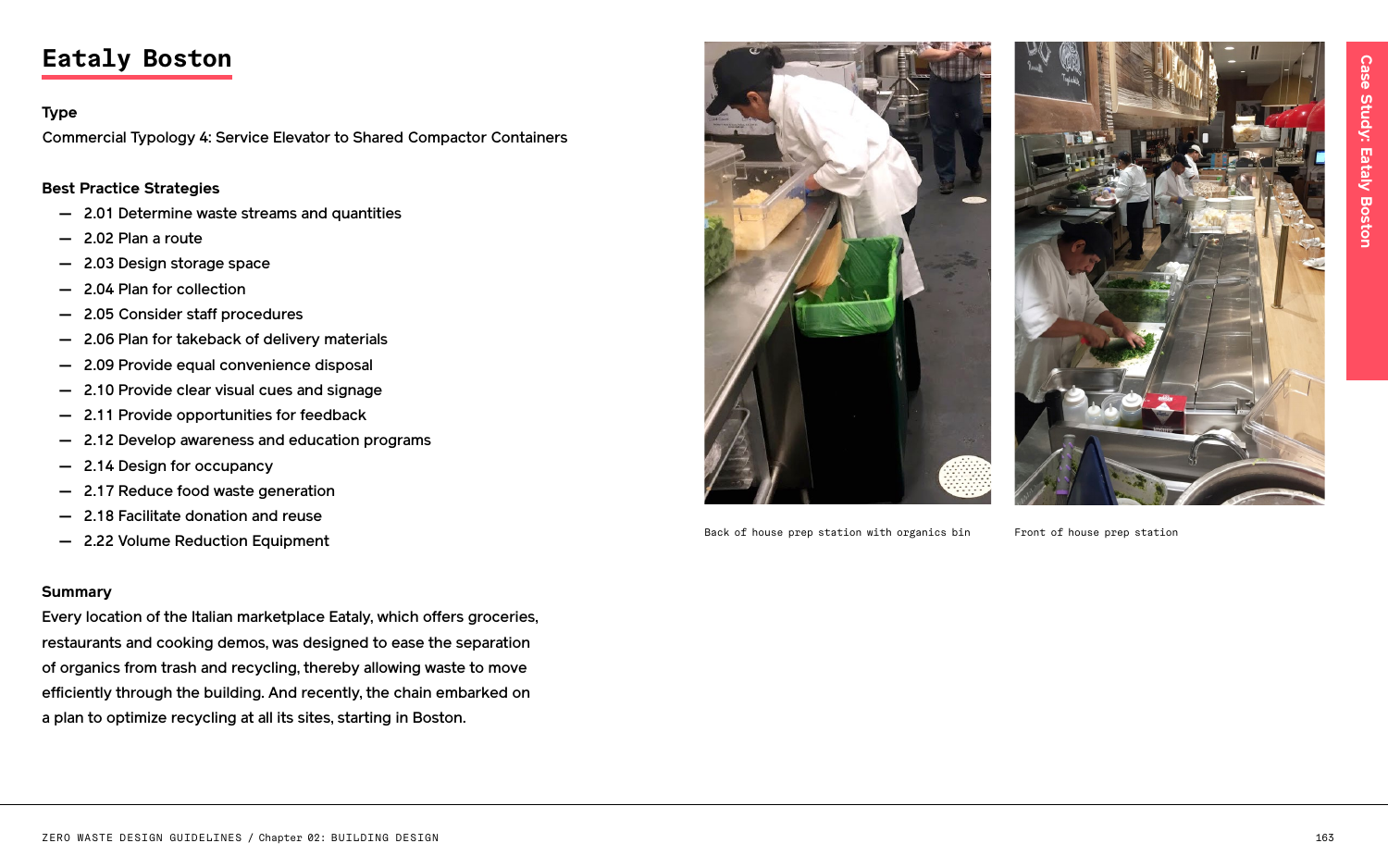### **PROCEDURE**

oosal Procedure

mpty into nearest toter.

ıg & empty into toter in waste storage area.

loading dock compost storage urn with empty toter. toters are available notify John.

A three-story retail and hospitality operation, Eataly Boston features grab-and-go options, four full-service restaurants and a large-scale grocery operation. It is located in the city's Prudential Center, a site with shared compactors for commercial tenants.

All Eataly locations produce many of their own retail food items, from bread to mozzarella. The Boston recycling program relies on colorcoded bags in separating and managing each stream. Eataly separates organics, MGP, cardboard and trash. The recycling program is dependent on a simple and comprehensive set of standard operating procedures for general staff, covering waste separation, housekeeping responsibilities, interdepartmental food product transfers and food donations.

The housekeeping team and department staff use floor plans to ensure that at the start of the day, the bins and station are in their designated places. Clear signage in work spaces throughout the back of the house and at the loading dock ensure proper separation procedure is followed at each recycling stage. The signs also indicate the color-coded bins and liner bags for each stream.

A storage area for hampers used for recyclables and trash is clearly marked, with signs and floor tape to limit contamination. Hampers are clearly labeled by stream as well. Staff members transport waste to the loading dock via the freight elevator, without interfering with the shopper's experience. Cooking oil, which is collected twice a week, is stored in special containers.

To reduce food waste, the company instituted a transfer process in which products that can't be used in time by one department are moved to

| <b>BACK OF HOUSE - BINS &amp; DISPOSAL P</b>           |       |                    |                                       |
|--------------------------------------------------------|-------|--------------------|---------------------------------------|
| Disp                                                   | Image | <b>Bag (Color)</b> | <b>Bin Style</b>                      |
| When full er                                           |       | No bag<br>required | Cambro<br>(or any small<br>container) |
| When full, pull ba                                     |       | Green              | Slim Jim                              |
| When full take to<br>area. Retu<br>Note: If no empty t |       | No bag<br>required | 32g Toter                             |

Housekeeping standard operating procedure for managing organic waste.



Sample floor plan used by housekeeping staff